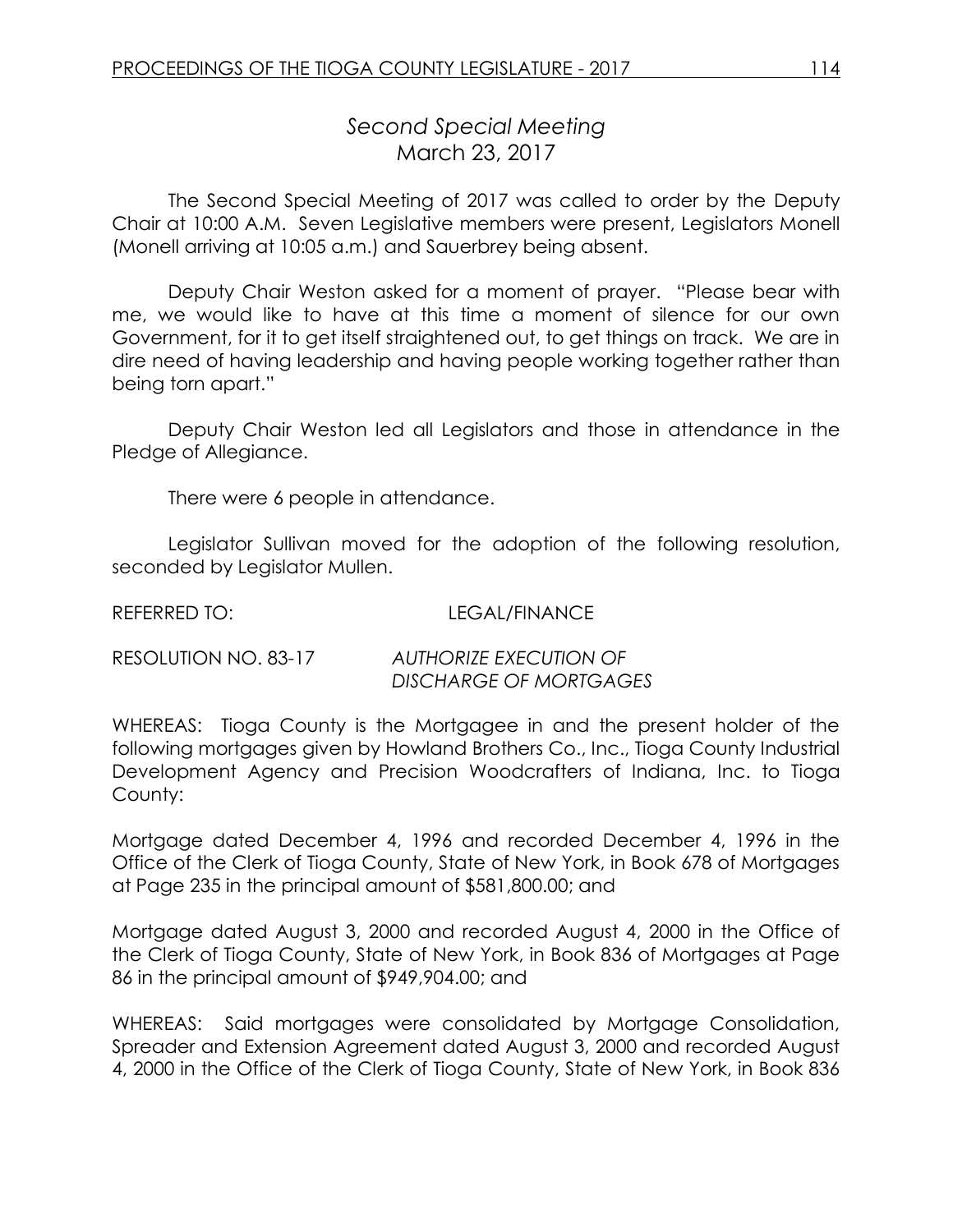of Mortgages at Page 101 to secure a consolidated mortgage lien in the amount of \$1,531,704.00; and

WHEREAS: The Mortgagors defaulted on the Consolidated Mortgage; and

WHEREAS: By Resolution No. 365-04, passed December 22, 2004, the Tioga County Legislature authorized a Settlement in lieu of a foreclosure, by which terms the mortgaged premises were conveyed by the Mortgagor Howland Brothers Co., Inc. to Tioga County by quitclaim deed in lieu of foreclosure dated December 30, 2004 and recorded the same day, Instrument No. 116393, but the liens of the mortgages and said Mortgage Consolidation, Spreader and Extension Agreement did not merge with the conveyance of the fee title, nor did Tioga County waive its right to institute a foreclosure proceedings on said mortgages, Mortgage Spreader and Extension Agreement and obligations secured by it; and

WHEREAS: The current owner of the premises Tioga Hardwoods Manufacturing, LLC has requested that Tioga County execute a Discharge of Mortgages to clear the title to the property; and

WHEREAS: It appears that Tioga County no longer has any financial interests to claim related to this property; now therefore be it

RESOLVED: That the Chair of the Tioga County Legislature is authorized and directed to execute a Discharge of Mortgage discharging the above referenced mortgages; and it is further

RESOLVED: That the Discharge of Mortgage shall be recorded in the Tioga County Clerk's Office.

ROLL CALL VOTE

Yes – Legislators Mullen, Roberts, Standinger, Sullivan, Weston, Hollenbeck and Huttleston.

No – None.

Absent – Legislators Monell and Sauerbrey.

RESOLUTION ADOPTED.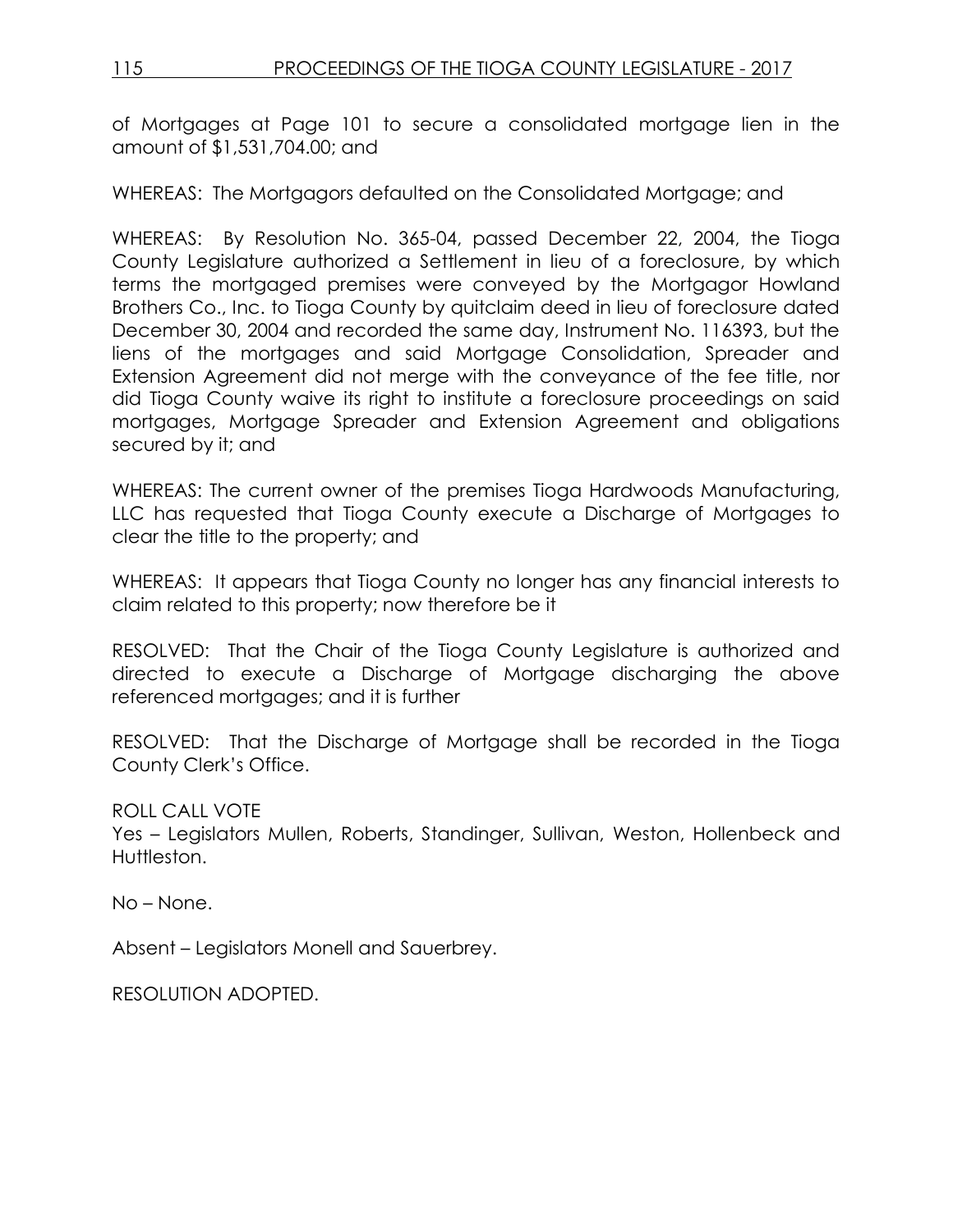Legislator Mullen moved for the adoption of the following resolution, seconded by Legislator Standinger.

| REFERRED TO:         | <b>PUBLIC SAFETY COMMITTEE</b><br>FINANCE/LEGAL COMMITTEE            |
|----------------------|----------------------------------------------------------------------|
| RESOLUTION NO. 84-17 | AWARD BID FOR RADIO SITE DEVELOPMENT<br>(CANDOR- CARMICHAEL- POPPLE) |

WHEREAS: Tioga County has been awarded a Statewide Interoperable Communications Grant by the State of New York for the improvement of radio communications facilities in Tioga County; and

WHEREAS: The Tioga County Bureau of Fire sought bids for Radio Site Development; and

WHEREAS: The Tioga County Bureau of Fire received three sealed bids on March 9, 2017 as follows:

| Infinigy Solutions, LLC<br>1033 Watervliet Shaker Road, Albany, NY 12205 | \$735,000.00 |
|--------------------------------------------------------------------------|--------------|
| <b>Mid-State Communications</b><br>185 Clear Road, Oriskany, NY 13424    | \$543,100.00 |
| Pyramid<br>6519 Towpath Road, East Syracuse, NY 13057                    | \$758,172.00 |

and

WHEREAS: Blue Wing Services Inc. has determined that Mid-State Communications was the low bidder at \$543,100; therefore be it

RESOLVED: That the Tioga County Legislature does hereby award the bid, upon approval by the County Attorney, to Mid-State Communications as the low cost, compliant bidder for the sum of \$543,100.00.

Legislator Mullen made a motion to amend the above resolution, seconded by Legislator Hollenbeck as follows:

Change the amount of \$543,100.00 to "\$593,100.00" in the third and fourth whereas' and also in the resolved.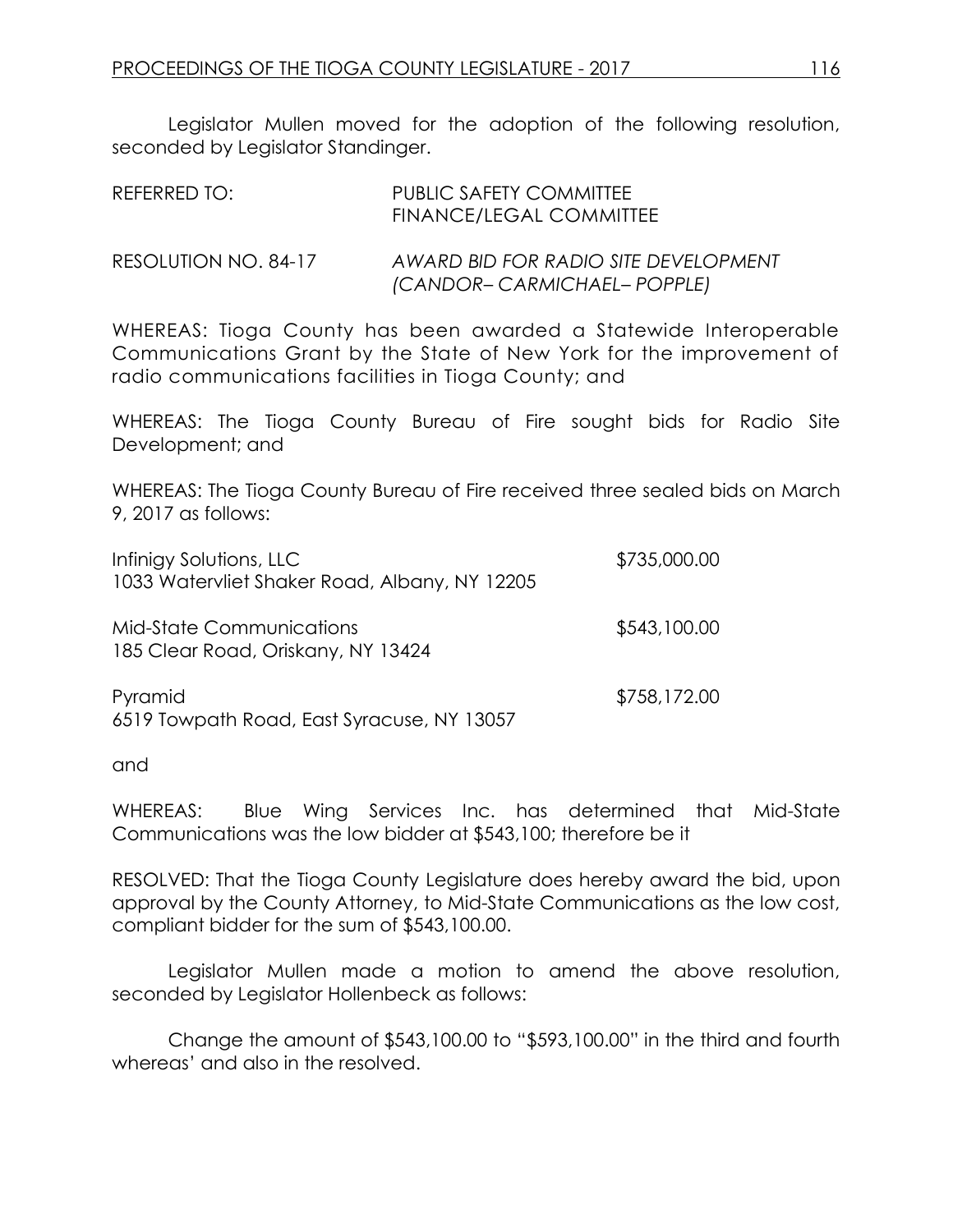## 117 PROCEEDINGS OF THE TIOGA COUNTY LEGISLATURE - 2017

ROLL CALL VOTE ON AMENDMENT

Yes – Legislators Mullen, Roberts, Standinger, Sullivan, Weston, Hollenbeck and Huttleston.

No – None.

Absent – Legislators Monell and Sauerbrey.

ROLL CALL VOTE ON RESOLUTION AS AMENDED Yes – Legislators Mullen, Roberts, Standinger, Sullivan, Weston, Hollenbeck and Huttleston.

No – None.

Absent – Legislators Monell and Sauerbrey.

RESOLUTION ADOPTED.

Legislator Monell arrived at 10:05 A.M.

Legislator Roberts moved for the adoption of the following resolution, seconded by Legislator Hollenbeck.

REFERRED TO: LEGISLATIVE WORKSESSION

| RESOLUTION NO. 85–17 | <b>AUTHORIZE BACKFILL</b> |
|----------------------|---------------------------|
|                      | (EMERGENCY PREPAREDNESS)  |

WHEREAS: The position of Deputy Director of Emergency Preparedness has been vacant since January 6, 2017; and

WHEREAS: The Director of Emergency Preparedness position is also vacant so the County Legislature conducted interviews for the Deputy Director position and selected a candidate from the civil service eligible list; therefore be it

RESOLVED: That Robert Williams is hereby appointed part-time Deputy Director of Emergency Preparedness (7.5-8.5 hrs/wk) effective March 27, 2017 at an annual salary of \$5,200.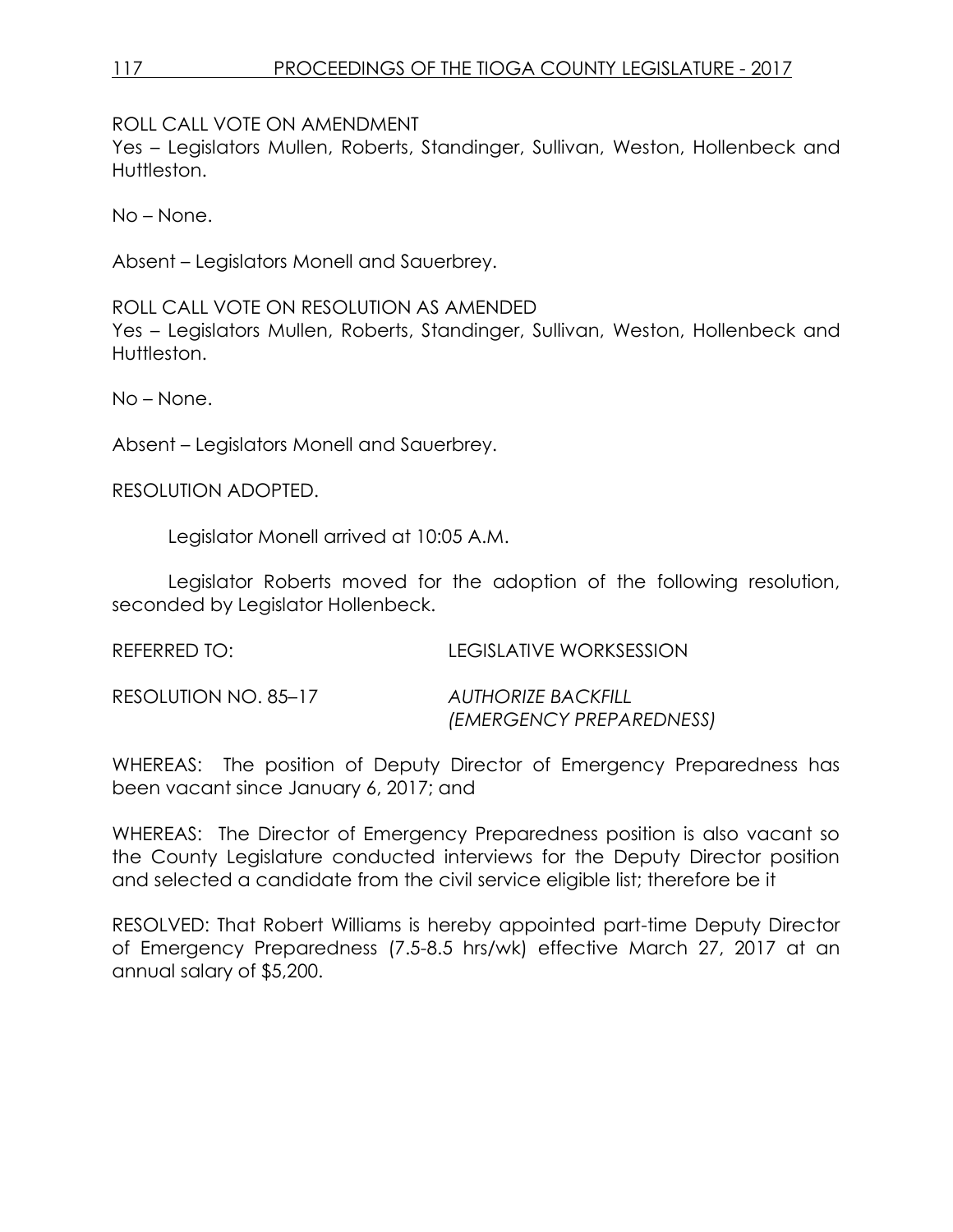## ROLL CALL VOTE

Yes – Legislators Monell, Mullen, Roberts, Standinger, Sullivan, Weston, Hollenbeck and Huttleston.

No – None.

Absent – Legislator Sauerbrey.

RESOLUTION ADOPTED.

Legislator Roberts moved for the adoption of the following resolution, seconded by Legislator Mullen.

REFERRED TO: LEGISLATIVE WORKSESSION RESOLUTION NO. 86–17 *AUTHORIZE BACKFILL AND NAME ACTING DIRECTOR (EMERGENCY PREPAREDNESS)*

WHEREAS: The position of Deputy Director of Emergency Preparedness has been vacant since August 23, 2015; and

WHEREAS: The Director of Emergency Preparedness position is also vacant so the County Legislature conducted interviews for the Deputy Director position and selected a candidate from the civil service eligible list; and

WHEREAS: The County Legislature recognizes the importance of having a Director of Emergency Preparedness in place; therefore be it

RESOLVED: That Michael Simmons is hereby appointed part-time Deputy Director of Emergency Preparedness (7.5-8.5 hrs/wk) effective April 3, 2017 at an annual salary of \$5,200; and be it further

RESOLVED: That Mr. Simmons is immediately, upon appointment, named parttime Acting Director of Emergency Preparedness (19 hrs/wk) at an annual salary of \$22,000; and be it further

RESOLVED: That the Acting Director designation shall end upon the appointment of the Director of Emergency Preparedness.